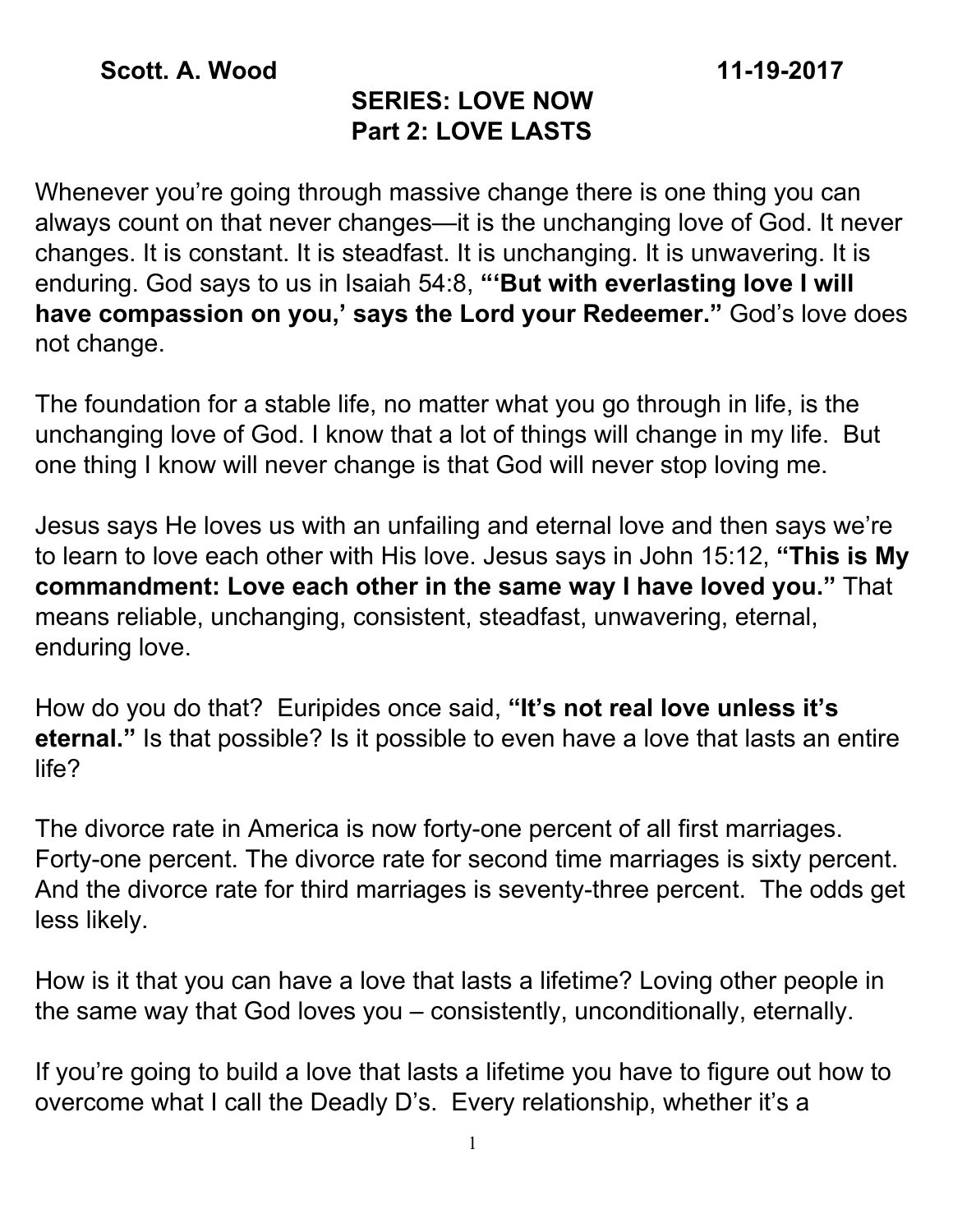friendship or a marriage, can be impacted by the Deadly D's – **Difficulties, Disagreements, Differences, Discord, Disappointment, Defeat, Dead-ends, Depression, Delay, Doubt, Distance, Death, Debt, Demands, and Divorce.**

How do you have a love that lasts a lifetime? 1 Corinthians 13:7 gives us four habits through which, as we allow the Holy Spirit to build them into our lives, we will learn to love others with an eternal love, a love that lasts. 1 Corinthians 13:7 says, "**Love never gives up, never loses faith, is always hopeful, and endures through every circumstance."** These are the habits of a lifetime of loving. Let's look at each one a bit closer.

## **Four habits to develop a love that lasts:**

# **I. Lasting love extends g race**

Relationships thrive on grace. The Bible tells us that this is part of love. For relationships to experience a love that lasts they must have forgiveness, mercy, patience, acceptance, and grace. People need to know they are loved for who they are and not how they perform. You've got to overlook people's mistakes and deficiencies. Relationships that thrive are those in which people know you're not going to give up on them. Everyone agree with that? You must never give up on people. This is how God is with us. You must extend grace.

The Bible says this in 1 Corinthians 13:7a, "**Love never gives up."** The Message paraphrase of that verse says, **"Love puts up with anything."** The New Century Translation says, **"It patiently accepts all things."** And the New Jerusalem Bible translation says, **"It is always ready to make allowances."** You have to allow for mistakes.

Why is grace essential to relationships? Because you're imperfect, your spouse is imperfect, your friend is imperfect. Two imperfect people will never create a perfect relationship. It takes two to tango and two to tangle.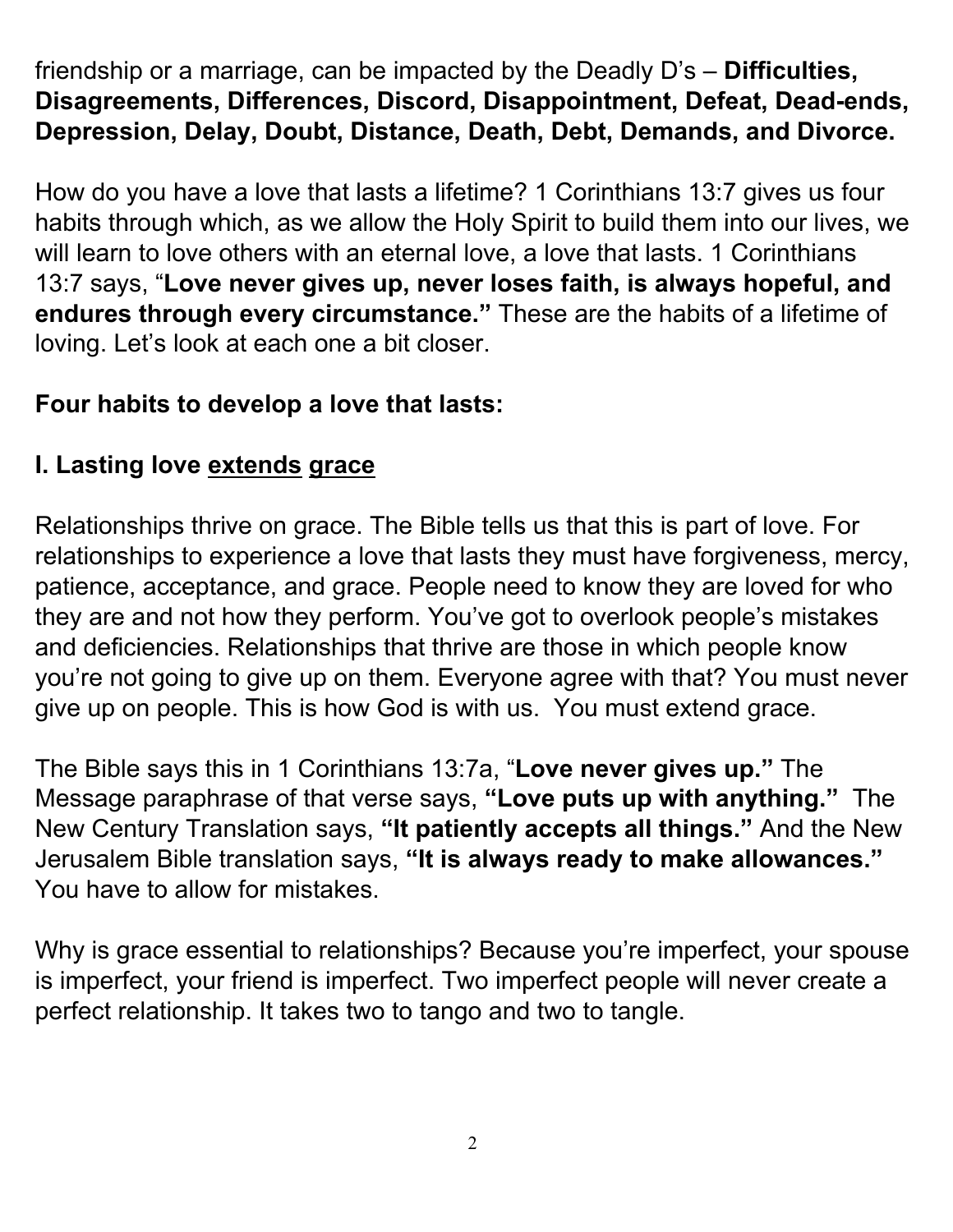In every relational difficulty it will take patience, gentleness and the willingness to communicate to the people in your life that you will never give up on them and that you will be there for them through thick or thin.

One aspect of grace is the ability to accept each other. One of our greatest needs as human beings is to be accepted for who we are--especially our idiosyncrasies and quirks. Romans 15:7 says, **"Therefore, accept each other just as Christ has accepted you so that God will be given the glory."** You accept them. Be patient with them. Be willing to make allowances for them. Never give up on them. That's extending grace.

Ephesians 4:2 says, "**Always be humble and gentle. Be patient with each other, making allowance for each other's faults because of your love."** Circle "making allowance." It says if you're going to have a love that lasts, you get to learn to make allowances for the mistakes and the faults and everything else in other people's lives.

Who do you need to show grace to this week? Who can you be gentle with, patient towards and overlook their faults and quirkiness? God's love, His lasting love, extends grace to people.

# **II. Lasting love expresses faith**

This is the kind of love you need if you want a marriage or a friendship that lasts a lifetime; lasting love expresses faith. Faith and love are intertwined because love is built on trust. I'm talking about confidence. I'm talking about trusting people. Believing in people. That's what love is. I believe in you. I trust you. I have confidence in you.

Faith is not fearful and love is not fearful. It's not anxious. 1 John 4:18 says, "**Such love has no fear, because perfect love expels all fear.**" If you are afraid of someone, you don't love them. If they are afraid of you, they don't love you. The Bible says there is no fear in love. Love and fear are antagonistic to each other. The Bible says that faith and love go together because love is built on trust. When you trust somebody, then you love them. So if you're going to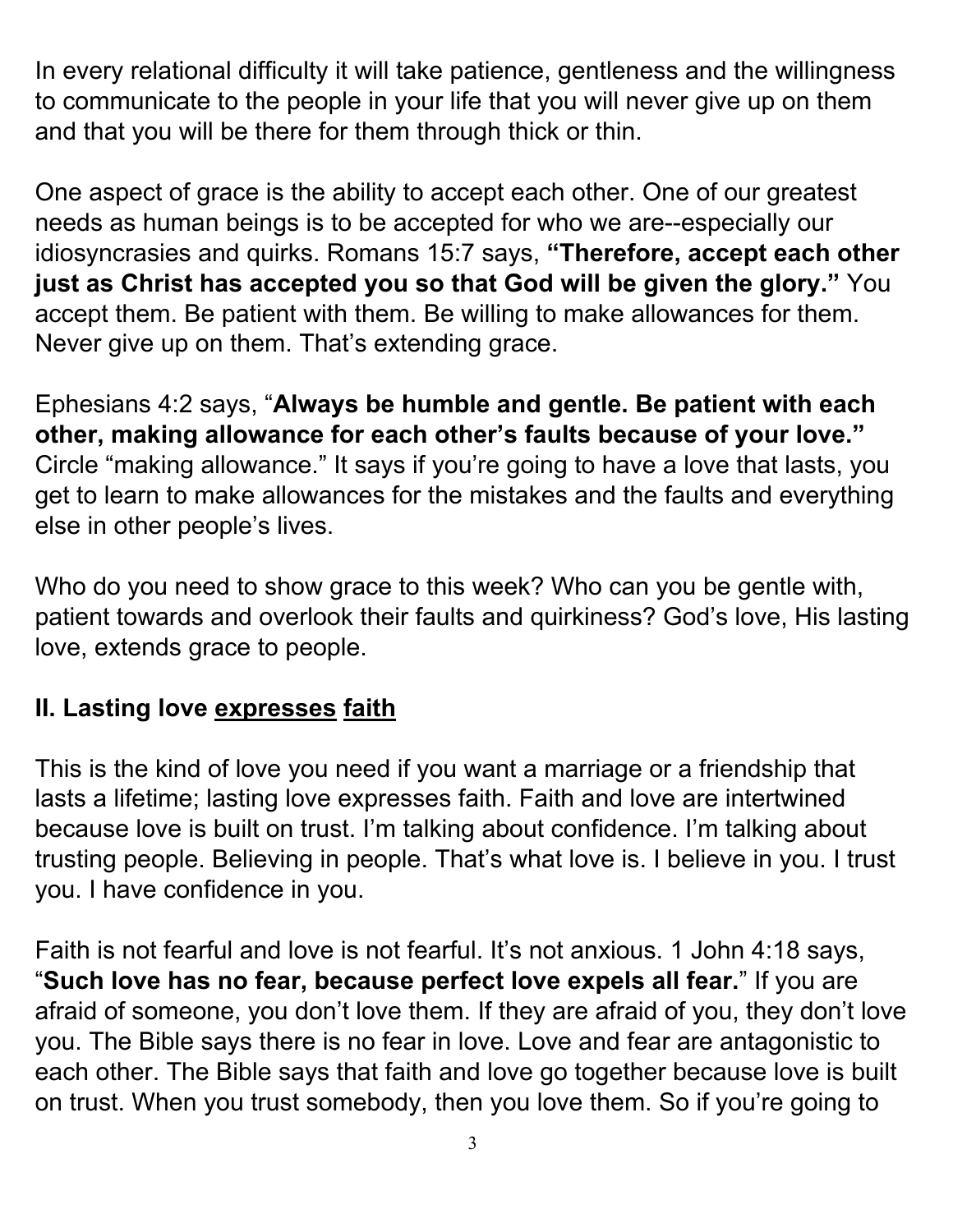love somebody, you get to extend them grace; and you get to express faith in them. I believe in you. I trust you. I think you can do it.

There are **three kinds of people** in the world:

- 1. There are the **gullible** people who believe anything. They trust anything you say and will fall for anything.
- 2. There are the **cynics** who doubt everything. They're skeptical of everything. They are sarcastic and untrusting. They question everything.
- 3. Then there are the **trusting\healthy** people. The healthy people are those who love. Look at your notes. 1 Corinthians 13:7 says, **"Love never loses faith.** The NIV says, **"always trusts."** God's Word translation says, **"Love never stops believing."** Healthy, loving people give others the benefit of the doubt.

Let me ask you a question, do you think it's wiser or more foolish to over-trust? If you had to be a little more cynical or a little bit more over trusting, which is the wiser? If you say "over cynical" you're wrong. Because every single psychological study says it's far better to be over trusting in life than it is to be overly cynical. It's far better to trust too much.

This question was studied in numerous studies. *Psychology Today* magazine reported about an article in "Trust and its Consequences." Dr. Julian Rotter of the University of Connecticut spent years studying the consequences of trust in human behavior, personality development and relationships. He developed a scale to determine the level of trust in a person's life. Then he compared how trusting a person was with ten different common behaviors for healthy living. Let me give you a little True or False trust test.

- $\triangleright$  Trusting persons tend to be more gullible
- ➢Trusting people tend to have a lower IQ
- $\triangleright$  Trusting people live happier lives
- $\triangleright$  "Gullible" is not in the dictionary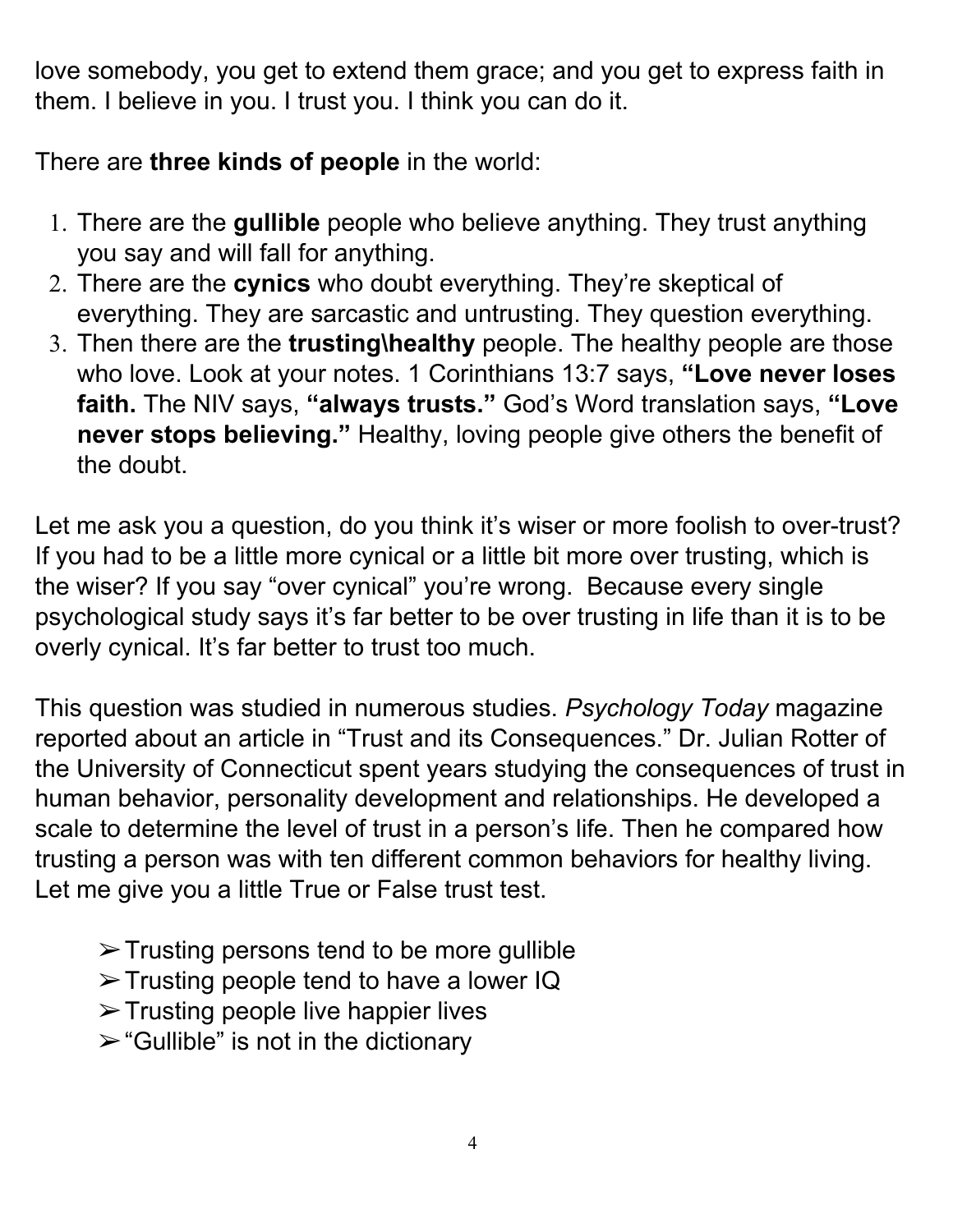Number one and two are false. Number three is true. Study after study after study has shown that trusting people are consistently less gullible. People don't pull the wool over their eyes. They have a higher IQ. The more trusting you are, the higher the IQ. Study after study has shown this, and they live much happier lives than cynical, questioning, suspicious people. The fact is, it is always better to trust too much than too little. The Bible says, and studies have shown, that you are better adjusted psychologically by learning to trust.

One of the key evidences of trust is your willingness to give other people a second chance when they blow it. How quickly are you willing to give other people a second chance? When somebody rubs you the wrong way or says something about you, do you write them down in your little black book? – "I'm never going to that Bible study again; I'm never going to serve in ministry with that person; You've got to keep away from that neighbor." – If this is your stance you're not trusting, and you're not very loving. Because love gives people a second chance.

Anybody who's a coach, and we've got a lot of coaches in our church, knows the quickest way to restore confidence after a fumble is give the kid the ball again on the very next play. Otherwise they start developing a phobia – "I'm going to drop it again! I'm going to drop it again!" The way you help a child get over a failure is put trust in them immediately. "Take the ball the next play. Sure you dropped it. Everybody drops the ball." Give it to them again.

God says if you want to build a lasting relationship you're going to have to learn to trust. You say, "Scott, right now, I can't trust my husband/wife." Then friend, I recommend you trust God. If you cannot trust your husband or your wife, you need to trust God because God knows what He's doing. If you put your trust in God, He can do things that you can't do in your husband or your wife's life. You trust God when you can't trust that person. Because God knows what He's doing and you don't. What you think is a problem is actually a protection—God is protecting you from something far worse.

Isaiah 55:8-9 says this: **"'My thoughts are nothing like your thoughts, ' says the Lord. 'And My ways are far beyond anything you could imagine. 9 For**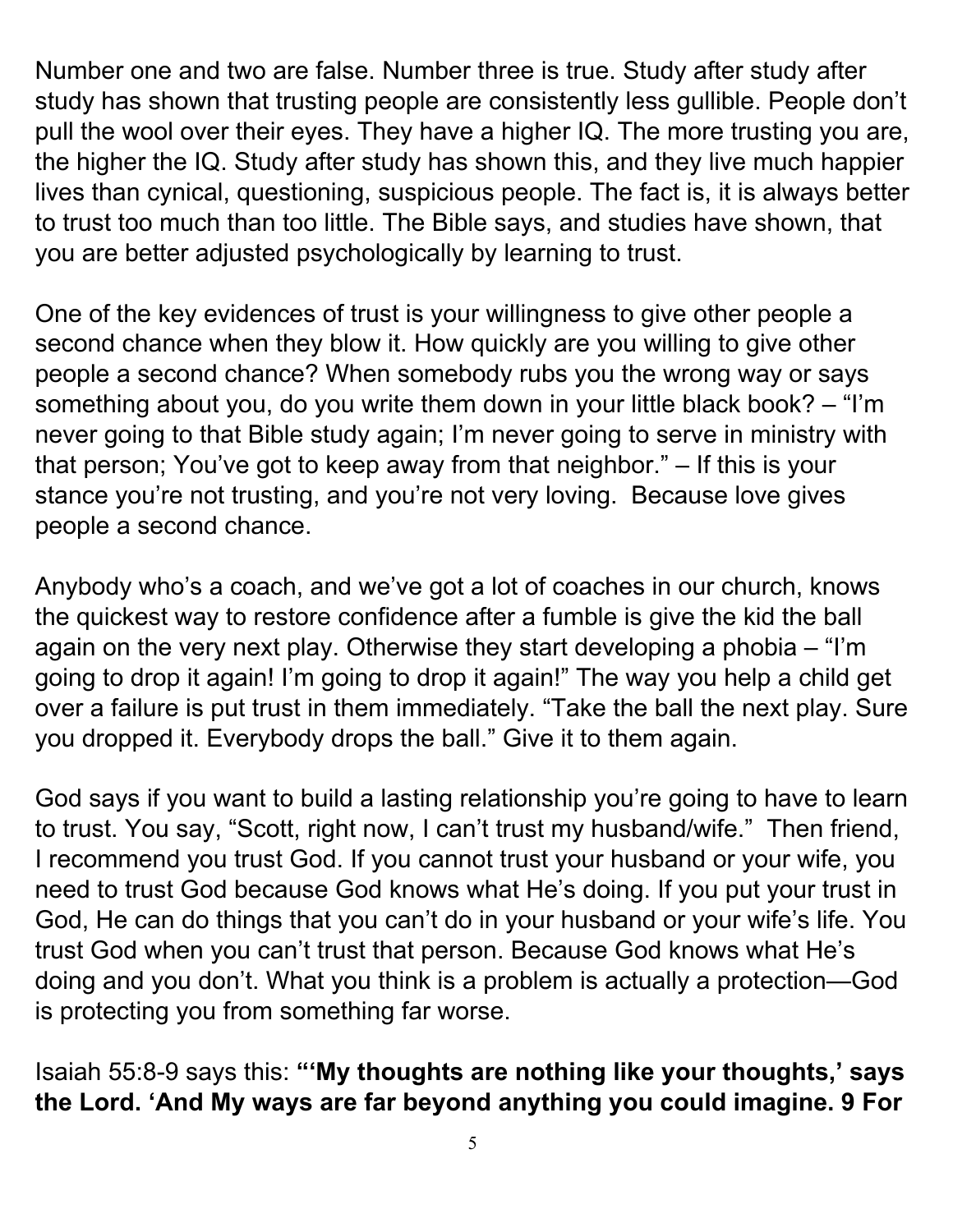**just as the heavens are higher than the earth, so My ways are higher than your ways and My thoughts higher than your thoughts.'"** God says, "I know what I'm doing. Please trust Me."

Love, whether you're loving God or somebody else, involves trust. The Bible says, **"Love never stops believing."**

On top of that, God specializes in miracles, and He can transform anything. Do you need a relationship miracle? Do you need a miracle in your marriage right now? Do you need a miracle in a friendship? Do you need a miracle in a relationship with a child? Let me just suggest this: God's going to start on you first. Look for the changes in you before you expect the changes in somebody else. The miracle is going to happen first in you.

To be trusted is the greatest gift you can give somebody. It is the gift of trust. It is the gift of love.

Women, those of you who are married, your husband is dying for you to say, "I trust you." They are craving it. It is more important than saying, "I love you." Because when you say, "I trust you," you are saying, "I love you." Because love always trusts.

Who do you need to express trust in this week? To a child? "I know you can do it! To your wife. "I know you can do it!" Believing in somebody is what real love is all about. Lasting love extends grace when we blow it. Lasting love expresses faith and says, "I trust you."

Galatians 5:6 says this "**For when we place our faith in Christ Jesus…what is important is faith** *expressing itself in love."* Why? Because life is a school of learning how to trust and how to love. It extends grace, it expresses faith.

There's a third habit in this verse for us to apply to our lives.

#### **III. Lasting love expects the best**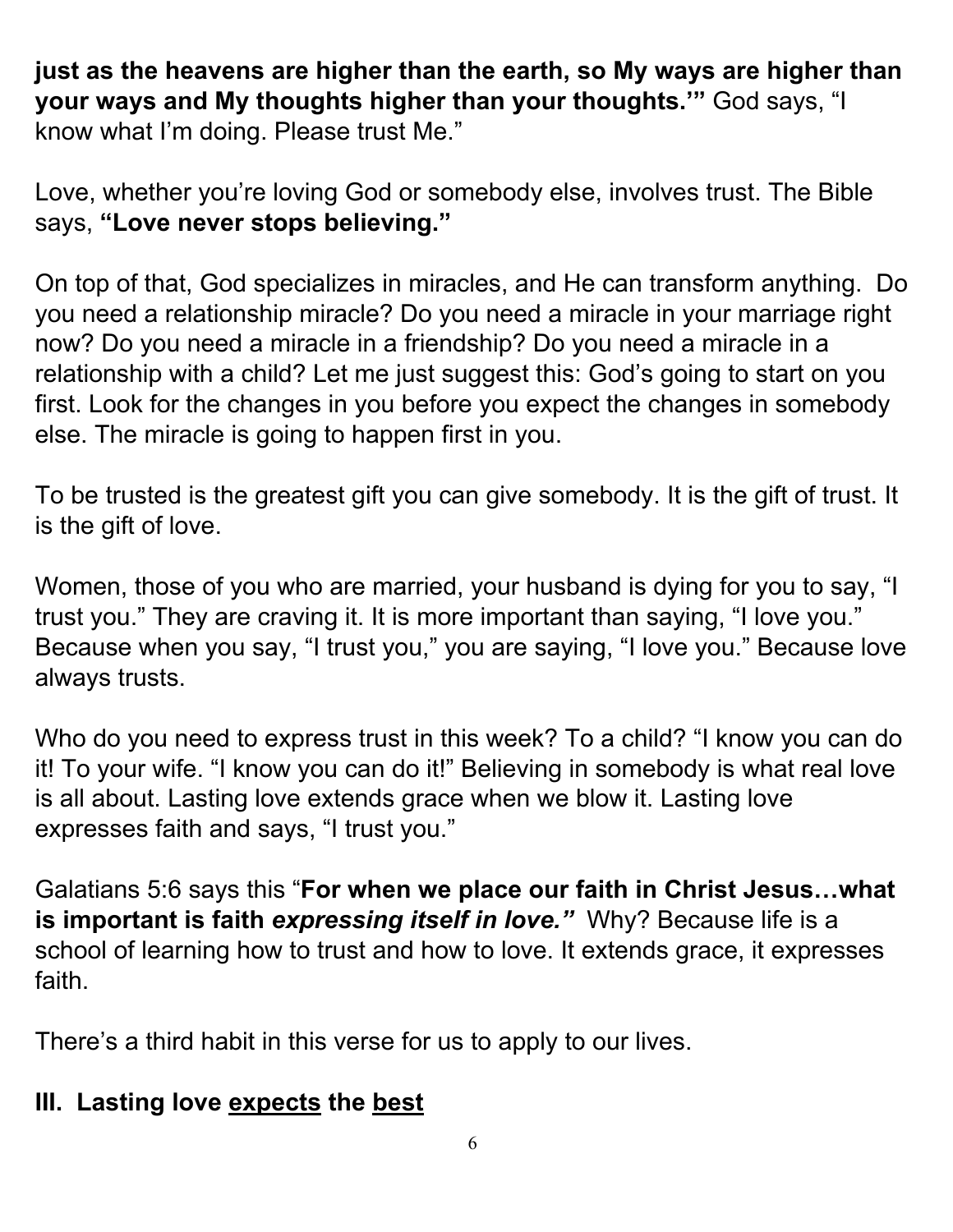It's forward looking. It's optimistic. It's not stuck in the past. Lasting love is hopeful. It is positive. It is expecting the best. The Bible says this, **"Love is always hopeful."** GW translation says, **"Love never stops hoping."** The Living Bible translation, **"Love always expects the best."** Message paraphrase, **"Love always looks for the best."** I don't know if you know this or not, but people tend to live up to your expectations of them. We tend to shape the people around us by what we expect of them. Whatever you tend to expect, much or little, people tend to live up to the expectations of other people. You set your husband up by what you expect of him and what you don't expect of him. You set your wife up by what you expect and what you don't expect. You set your children up by what you expect of them and what you don't expect of them.

Bruce Wilkinson, who wrote the book, The Prayer of Jabez, years ago, was a new professor at a University in Portland, Oregon, called Multomah University. He said, the first time he went there, the faculty gathered in the faculty lounge, and they were passing out all the class assignments for the year. He was a brand new professor. Somebody looked at the classes that Bruce had been given and said, "Bruce, you're a lucky dog! You've been given two of the Section A classes." He said what's that? He said, "Section A's are the brightest students in the university. They're the advance placement. Every year we figure out who are the kids who have the best test scores coming out of school and we put them into Section A classes. They're a joy to teach. They're smart, they're bright, they're funny, they're engaged, they want to learn. You're going to love having those classes, and you're lucky being a new professor getting Section A in your first year."

Bruce said, "Throughout the entire year it was true. I absolutely loved teaching those kids. They were so much more fun than the other classes. They were smarter. They were brighter. They asked better questions. They were more intelligent. It was a joy to teach the Section A classes."

He said at the end of the year we were gathered in the faculty lounge waiting for that year's graduation to take place. I made the comment to my department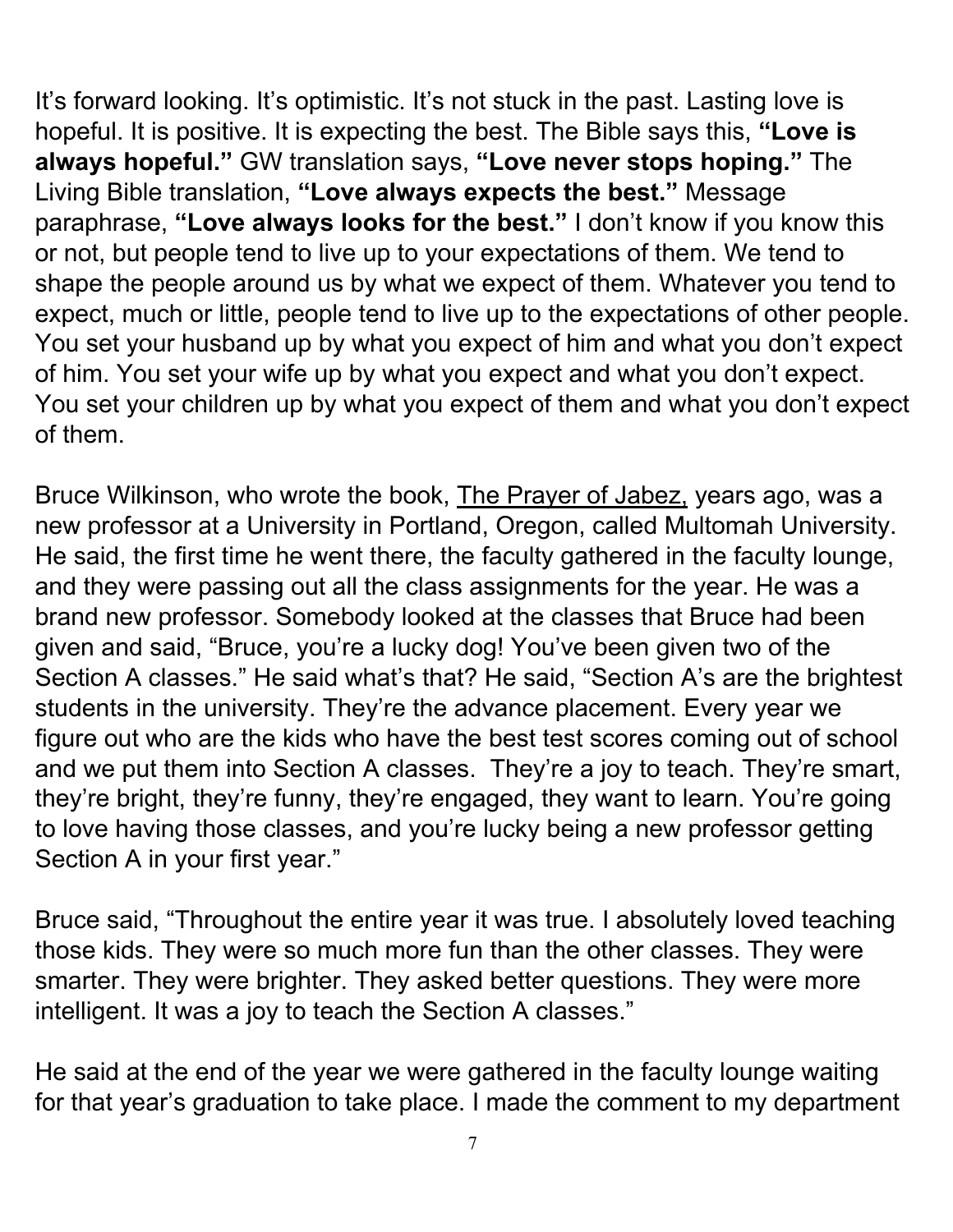supervisor, "Man, I sure hope I get the Section A classes again next year!" The supervisor looked and said, "Bruce, there is no section A." "Oh, yeah there is. One of the professors told me." "No, Bruce, we canceled that program six years ago."

Bruce said, "I didn't believe him." He said, "I went back and got out my grade books, and, sure enough, those two classes got more A's than the others. The others had B's and C's. But those two classes had A's. Then I did the ultimate test of a professor. I looked at their term papers. The stack of the A section were far better. They wrote longer, they wrote more, they put more into it than the others."

He said, "I had set them up with my expectations. I expected them to be better, and they were."

Whatever you want the people in your life to become, treat them the way you want them to become, not the way they are.

Guys, you want your wife to treat you like a king? Treat her like a queen. It's real simple. Treat her like a queen. Emphasize the positive. Forget the nagging. Tell it like it is? No. Tell it like it can be. See potential. Start expecting the best from them.

Who do you need to expect the best from? Who in your life have you been not expecting the best from? Love expects the best. Love never stops hoping. It extends grace. It expresses faith. It expects the best.

## **IV. Lasting love endures the worst**

Lasting love is persistent. It is determined. It is diligent. It is resolute. It is almost stubborn in its insistence that it will not give up. It will not give up on the relationship.

1 Corinthians 13:7a says, **"Love endures through every circumstance."** God's Word translation says, **"Love never gives up."** NIV, **"Love always**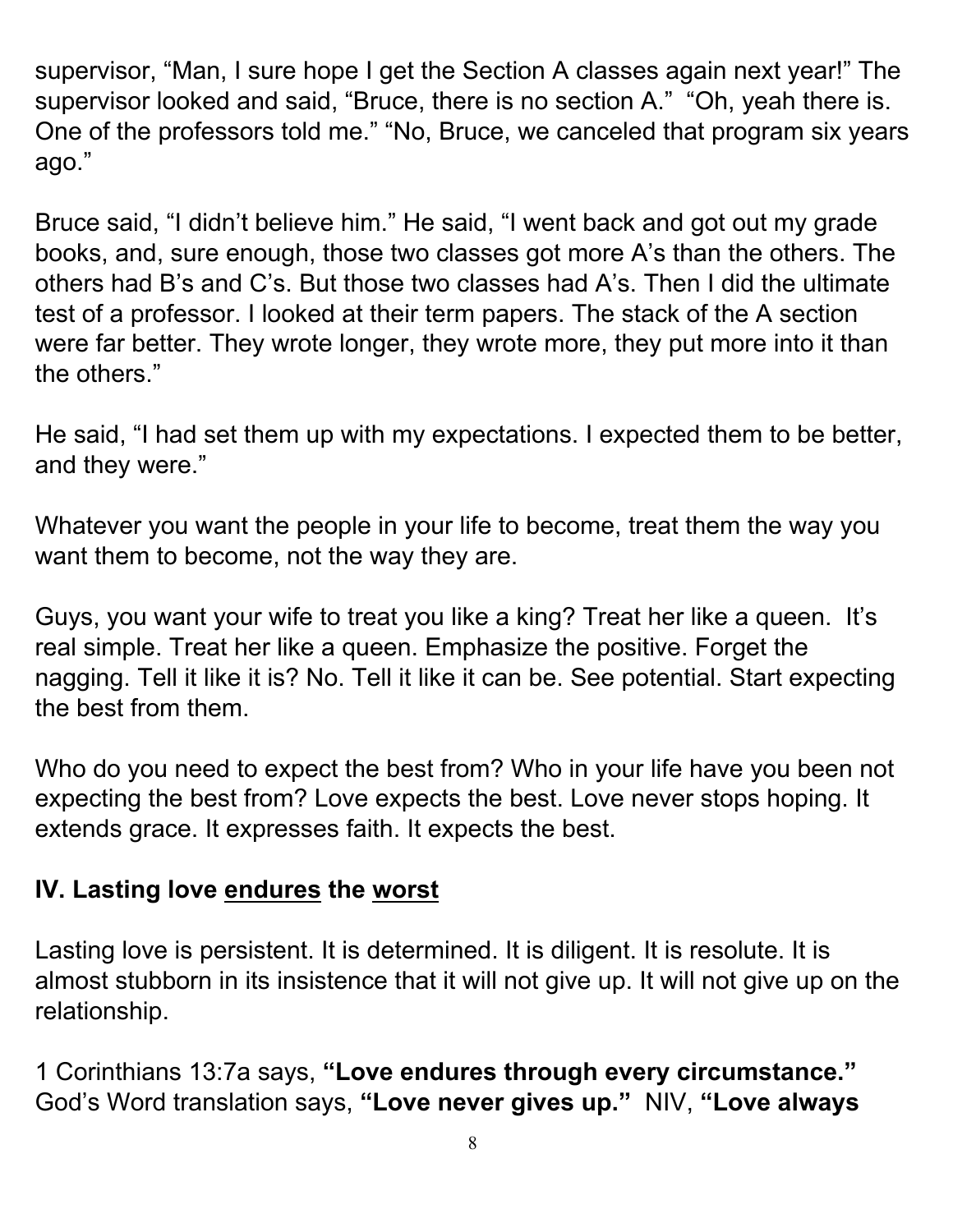## **perseveres."** The Message translation, **"Love never looks back but keeps going to the end."**

One of the great secrets of a lasting love, a love that lasts a lifetime, is simply this: **Stay put. Don't give up. Hang on. Don't let go. Refuse to give in.**

I think God brought some of you here today just to hear that.

When God wants to make a mushroom, He takes six hours. When God wants to make an oak tree, He takes sixty years. Do you want your marriage to be a mushroom or an oak tree? Do you want your life to be a mushroom or an oak tree? There are things you will learn hanging that you will never learn any other way. The purpose of marriage is not just to make you happy, but to make you holy and teach you how to grow up. And to be unselfish. To be less thoughtful of yourself and more thoughtful of others. Great people are just ordinary people with an extraordinary amount of determination. They just don't know how to quit.

Learning to love is the single greatest lesson in life. Learning to love God with all your heart and soul and mind and strength. And learning to love everybody else. It's why God put you on this planet. The only way you will ever learn how to love is by loving when you don't feel like loving. When people are unlovable and unlovely and unloving and unloved. That's where you learn real love. It's easy to love beautiful people like yourself.

As I pointed out when we started, these four choices are the exact way God loves you. God just expects you to do with others what He has done with you. God has extended you grace. And He has forgiven you, and He's said "I sent Jesus Christ to die for all your sins." He extends you grace. If you got what you deserved you wouldn't be sitting there right now. You wouldn't be alive. He has extended you grace. He wants you to do that with others.

He expresses faith in you. Did you know that God believes in you? He believed in you enough to create you, to love you, to die for you, to send His Holy Spirit to live in you. He believed in you enough to give you a freedom of choice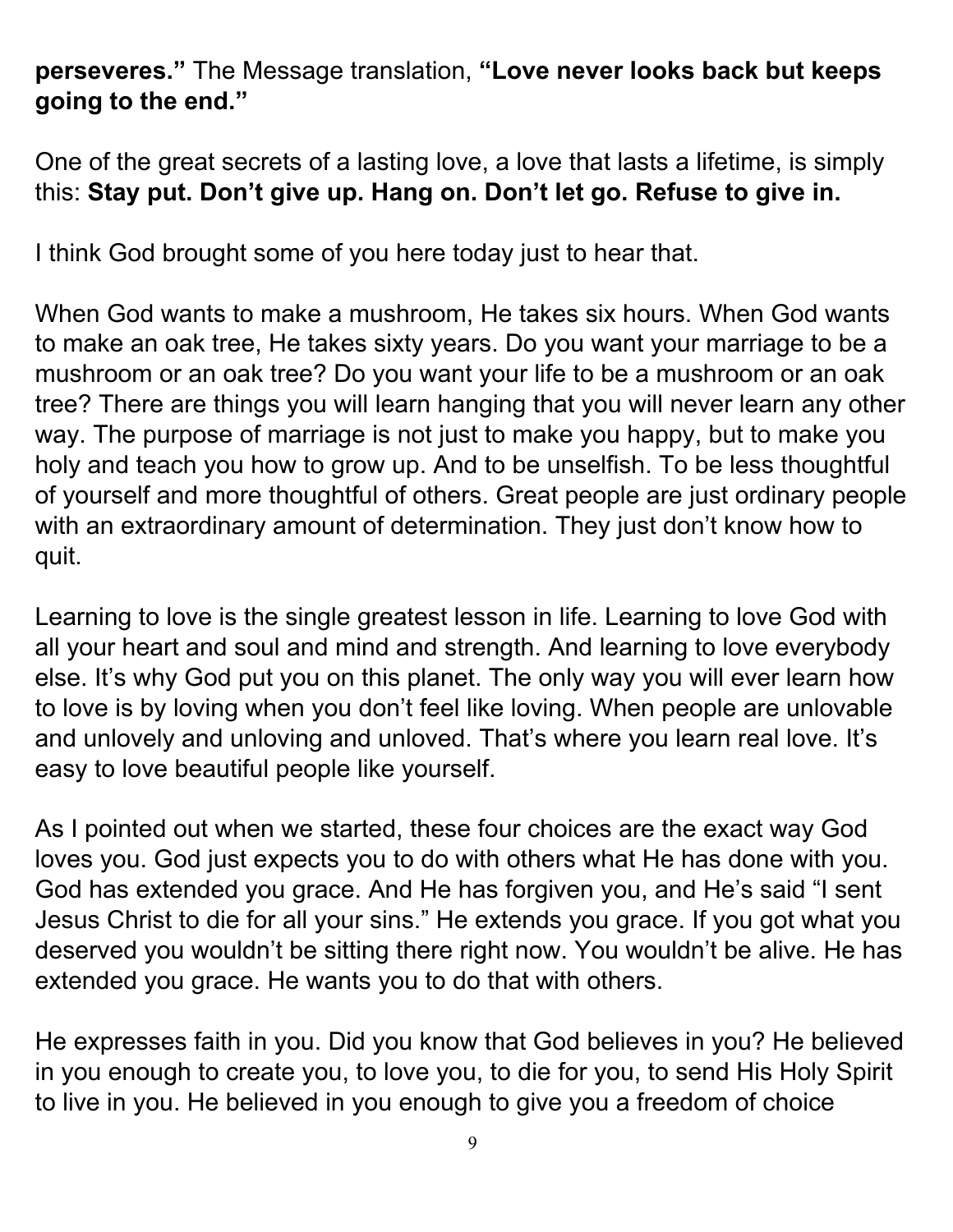knowing that you full well could thumb your nose to God and live a self-centered life. You need to believe in the God who believes in you. He expresses faith.

He expects the best. He knows what you're capable of. He knows you're not living up to your potential, and He doesn't nag you about it. He says, "This is what I see in you." He always has hope that you're going to turn your life completely over to Him, and He expects the best. God has endured the worst from you and put up with it all, and He's never given up on you.

I want to read a paraphrase of this famous chapter on love in 1 Corinthians 13: **"Because God loves me, He is slow to lose patience with me. Because God loves me, He takes the circumstances of my life and He uses them in a constructive way for my growth. Because God loves me, He does not treat me as an object to be possessed or manipulated. Because God loves me, He has no need to impress me with how great and powerful He is because He's God. Nor does He belittle me as His child in order to show me how important He is. Because God loves me, He is for me, and He wants to see me mature and develop in His love. Because God loves me, He does not keep score of all my sins and then beat me over the head with them whenever He gets the chance."**

This is the real secret to learning a lasting love: Letting God's love flow through you. The Bible says, "Your attitude should be the same as that of Christ Jesus." This is the secret of lasting love. It takes Christ's love in you. Human love wears out. That's why we've got those divorce statistics. But Christ's love is eternal. Before you can offer it to others you've got to receive His love for yourself.

#### Prayer:

Would you pray this prayer in your heart? "Dear God, I need to feel Your love. Today, I'm opening myself up in a way like never before. Put Your love in every room in my heart. Fill my mind, my life, my body, my hands, my feet, with Your love. Jesus Christ, thank You for loving me. Thank You for creating me. Thank You for dying for me. Thank You for forgiving me. Thank You for giving